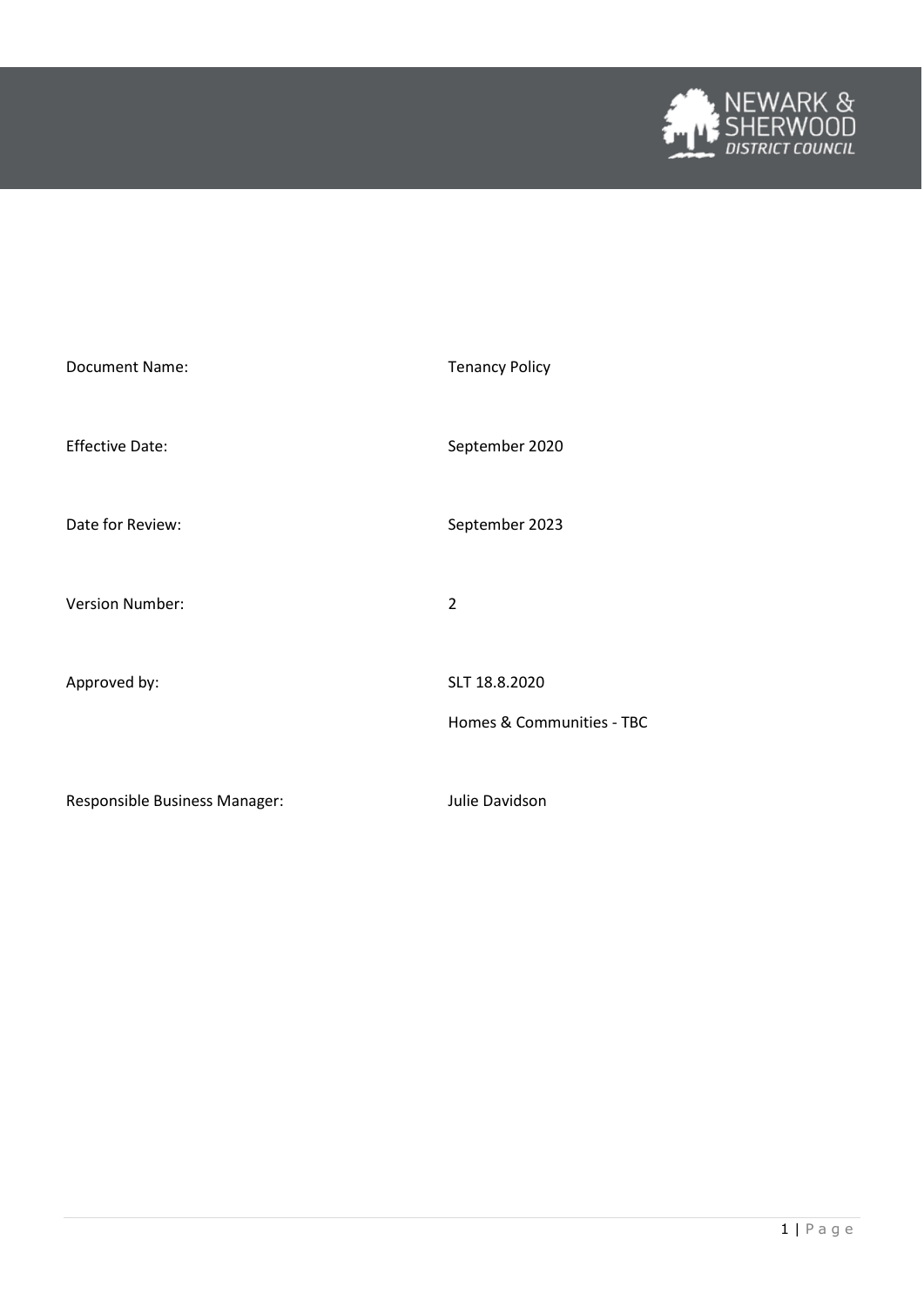| <b>Contents</b> |                               |                         |
|-----------------|-------------------------------|-------------------------|
|                 |                               |                         |
| 1.              | Introduction                  | 3                       |
| 2.              | Aims of the Policy            | $\mathbf{3}$            |
| 3.              | <b>Sustaining Tenancies</b>   | $\overline{4}$          |
| 4.              | <b>Supporting Tenants</b>     | $\overline{\mathbf{4}}$ |
| 5.              | <b>Effective Use of Stock</b> | $\overline{4}$          |
| 6.              | <b>Tenancy Type</b>           | $\overline{4}$          |
| 7.              | <b>Managing Tenancies</b>     | 5                       |
| 8.              | <b>Tenancy Amendments</b>     | 5                       |
| 9.              | Succession                    | $\overline{7}$          |
| 10.             | <b>Terminating a Tenancy</b>  | $\overline{7}$          |
| 11.             | <b>Tenancy Fraud</b>          | 8                       |
| 12.             | <b>Privacy Statement</b>      | 9                       |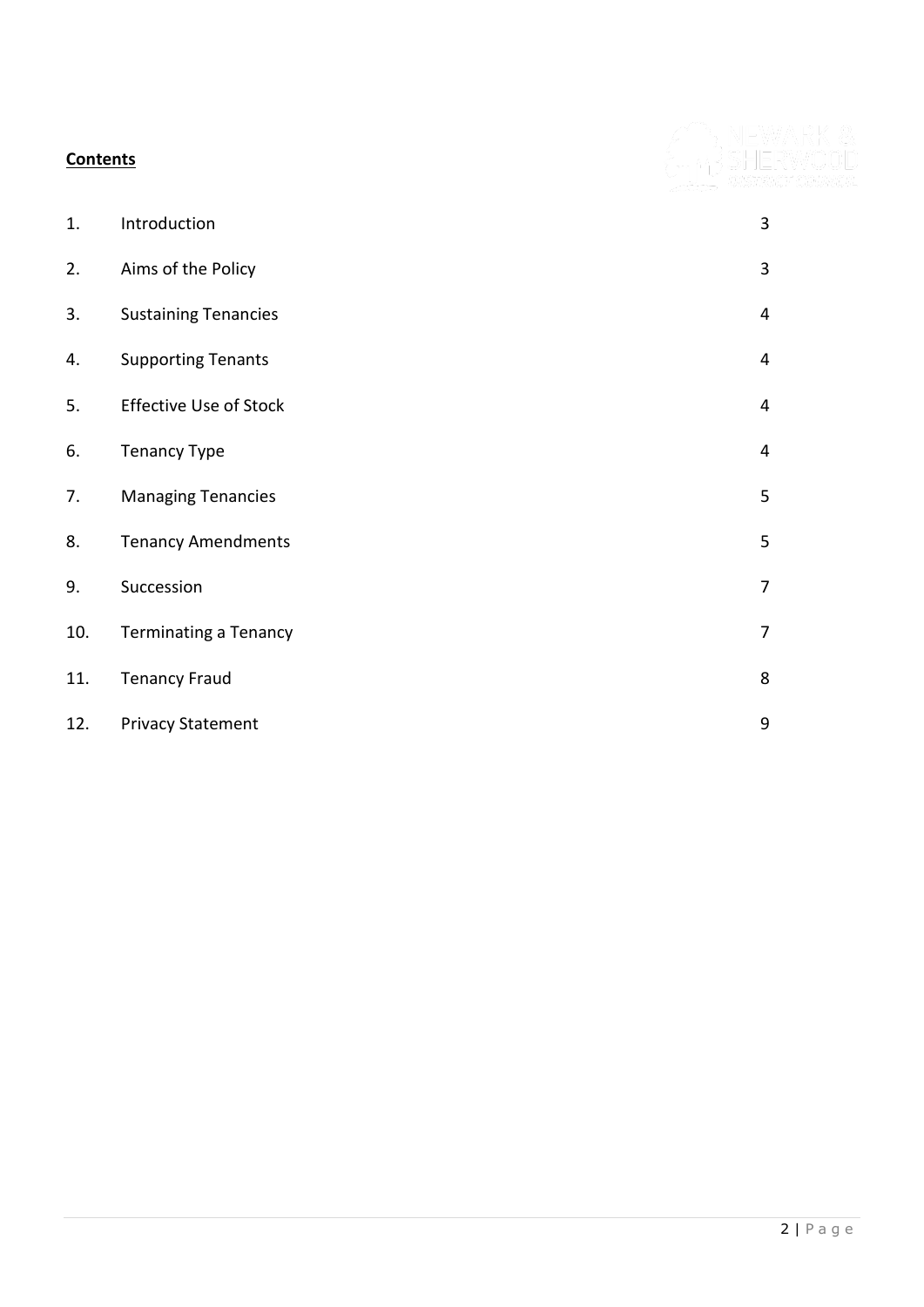# **1. Introduction**

- 1.1 The Localism Act 2011 requires every local authority to have a Tenancy Strategy and Tenancy Policy in place.
- 1.2 This Tenancy Policy sets out the approach adopted by the Council with regards to the letting of its housing stock across Newark and Sherwood, and provides direction on:
	- i. The kind of tenancies we will grant, and the reasons for granting tenancies of a particular type
	- ii. Where we grant tenancies for a fixed term, the length of these terms and the reason for the agreed fixed term
	- iii. The circumstances under which we will grant tenancies of a fixed term for less than five years
- 1.3 This policy is written in compliance with the Localism Act 2011 and the regulatory requirements in the 2012 Tenancy Standard therefore fulfilling the requirement for providers of social housing to publish clear and accessible policies, which outline their approach to allocations and tenancy management. This policy should be read in conjunction with the Council's Tenancy Strategy.
- 1.4 The Council aims to house those in the greatest need, make the best use of our stock profile and ensure we are aligned to our Community Plan.

## **2. Aims of the Policy**

- 2.1 The aims of this Tenancy Policy are:
	- i. To promote the effective use of the available housing stock to reduce overcrowding, tackle under occupation and make the best use of adapted housing for disabled applicants and households.
	- ii. To assist in supporting and sustaining tenancies.
	- iii. To support the creation and maintenance of sustainable communities across Newark and Sherwood.
	- iv. To seek to provide tenants and applicants with opportunities to achieve broader life aspirations, for example in employment and education.
	- v. To maintain a viable financial Business Plan.
- 2.2 To support the delivery of these aims this policy has the following sections:
	- i. Sustaining Tenancies
	- ii. Supporting Tenants
	- iii. Effective Use of Stock
	- iv. Tenancy Type
	- v. Managing Tenancies
	- vi. Changing Tenancies
	- vii. Succession
	- viii. Ending a Tenancy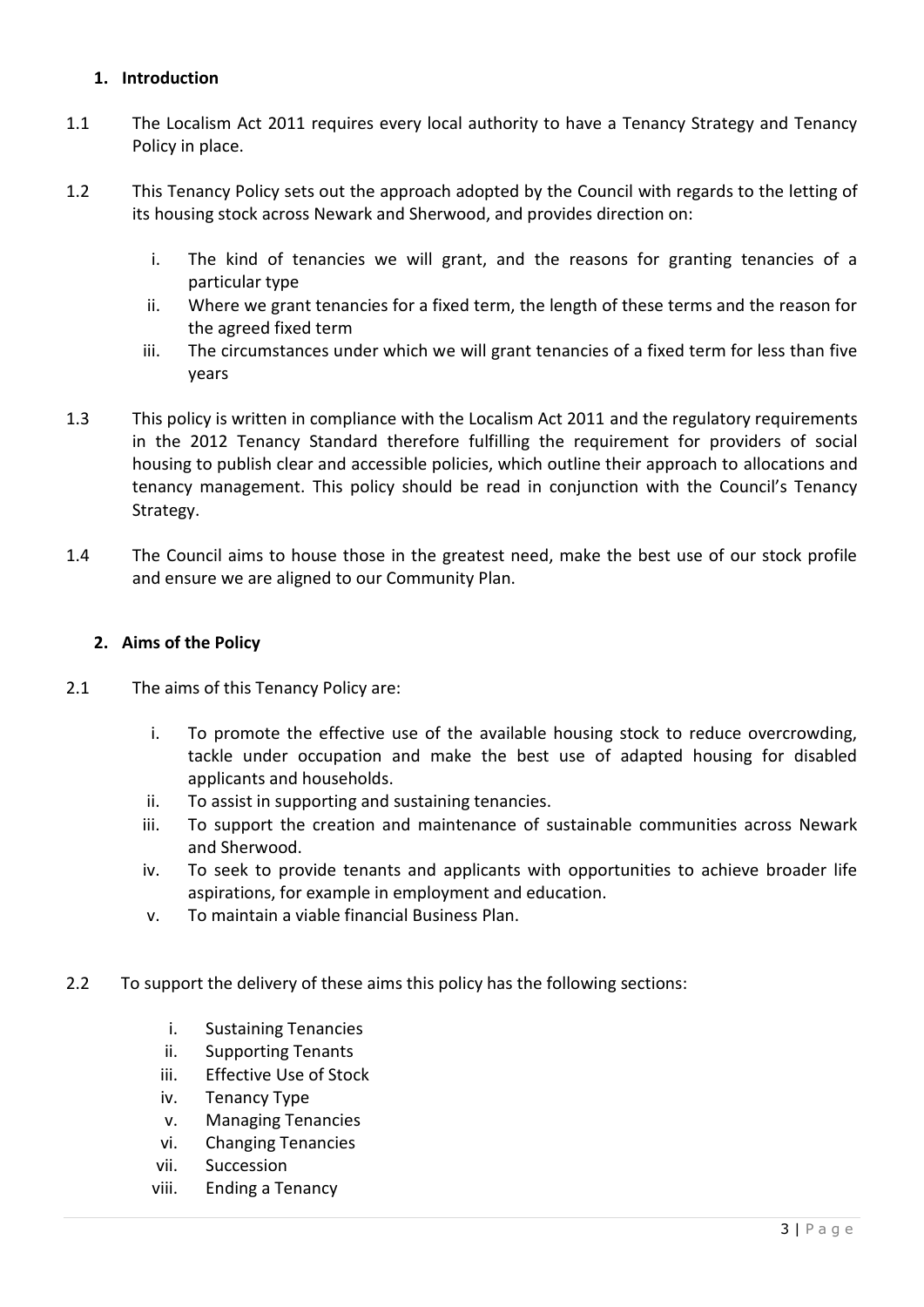ix. Tenancy Fraud

# **3. Sustaining Tenancies**

- 3.1 Newark and Sherwood District Council is committed to making a positive difference to the lives of tenants whilst making the best possible use of the homes we own and manage.
- 3.2 We will provide all new tenants with clear information concerning the terms of their Tenancy Agreement including their and our responsibilities, and of the consequences of failing to keep to those terms. Should we become aware of breaches of Tenancy Agreements, we will intervene in line with the Tenancy Agreement and will seek to offer tenants appropriate support to help them remain in their home.

# **4. Supporting tenants**

- 4.1 We will provide tenants with appropriate support and advice where possible tailored to their individual needs, to maximise opportunities for tenancy sustainment.
- 4.2 Our staff will, where appropriate, signpost to other agencies to provide more specific support and guidance.
- 4.3 Where tenants breach the Tenancy Agreement, we will take we will take appropriate action which could include a claim for possession of the property.

## **5. Effective Use of Stock**

- 5.1 Newark and Sherwood District Council will, through the application of allocation policies and the subsequent issue of tenancies, seek to support the achievement of balanced communities. This will be in the context of addressing issues such as over and under crowding and the density of occupation within a community.
- 5.2 Welfare Reform affects tenants in receipt of benefits who are under occupying their homes by an additional one or more bedrooms for which they have been assessed as having a need. Initiatives to support affected tenants include the Changing Places Scheme and free access for all tenants to the national mutual exchange database: Homeswapper. This enables social tenants to swap their homes with other members of the scheme. Tenants must get our permission to exchange/swap tenancies but that permission will not be unreasonably withheld. Where a tenant wishes to move and has difficulty accessing the Homeswapper service, support will be provided.

# **6. Tenancy Type**

- 6.1 Newark and Sherwood District Council will provide all new tenants with a Tenancy Agreement that sets out the rights and responsibilities of the tenant(s) and the rights and responsibilities of the landlord.
- 6.2 When letting properties, new tenants will be granted the most appropriate form of tenure for their circumstances as determined by us and in accordance with relevant statutes.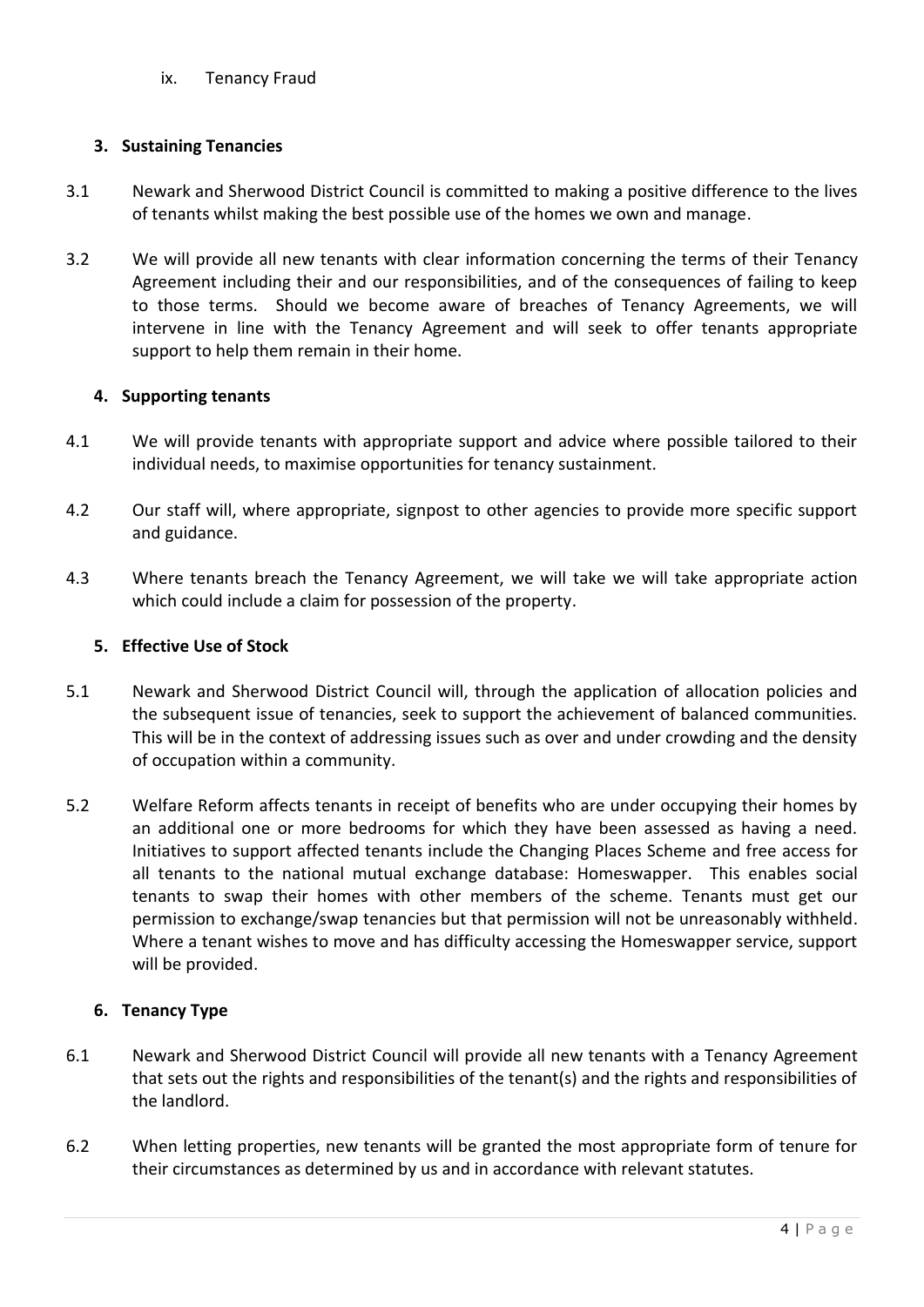### 6.4 Introductory Tenancy

- 6.4.1 A 12 month introductory tenancy will be granted to all new Newark and Sherwood District Council tenants.
- 6.4.2 Failure to comply with the terms of the Tenancy Agreement may result in the introductory tenancy being extended (for a further 6 months) or terminated.
- 6.4.3 Full compliance with the terms of the introductory tenancy would usually see progression to a secure tenancy.

#### 6.5 Secure Tenancy

6.5.1 A secure tenancy will usually be granted to new Council tenants who have successfully completed a 12 or 18 month introductory tenancy or tenants who transfer from an existing Newark and Sherwood District Council tenancy or social housing provider to another Council tenancy.

#### 6.6 Non-Secure Tenancy or Licence

6.6.1 A non-secure tenancy or Licence would usually be granted to a tenant of the council or another landlord where they are occupying temporary or specialist accommodation.

### **7. Managing Tenancies**

- 7.1 The Tenancy Agreement sets out the responsibilities of the tenant and the landlord. We will seek to provide this information in multiple formats to meet tenants' needs. We will also consult with tenants about any proposed significant changes to the Tenancy Agreement.
- 7.2 If a tenant breaches a condition of their Tenancy Agreement, we will take appropriate action to address this breach. We will intervene at the earliest possible stage when we become aware of a breach of tenancy and will explain the action a tenant is required to take to rectify any breaches where appropriate and what action will be taken by us.
- 7.3 Where a breach of tenancy has been identified, we will seek to provide the appropriate support to tenants to help them stay in their home, including identifying agencies who may be able to provide support to the tenant.
- 7.4 We will take appropriate and proportionate legal action where the Tenancy Agreement is breached.

### **8. Tenancy Amendments**

8.1 Sole to Joint Tenancies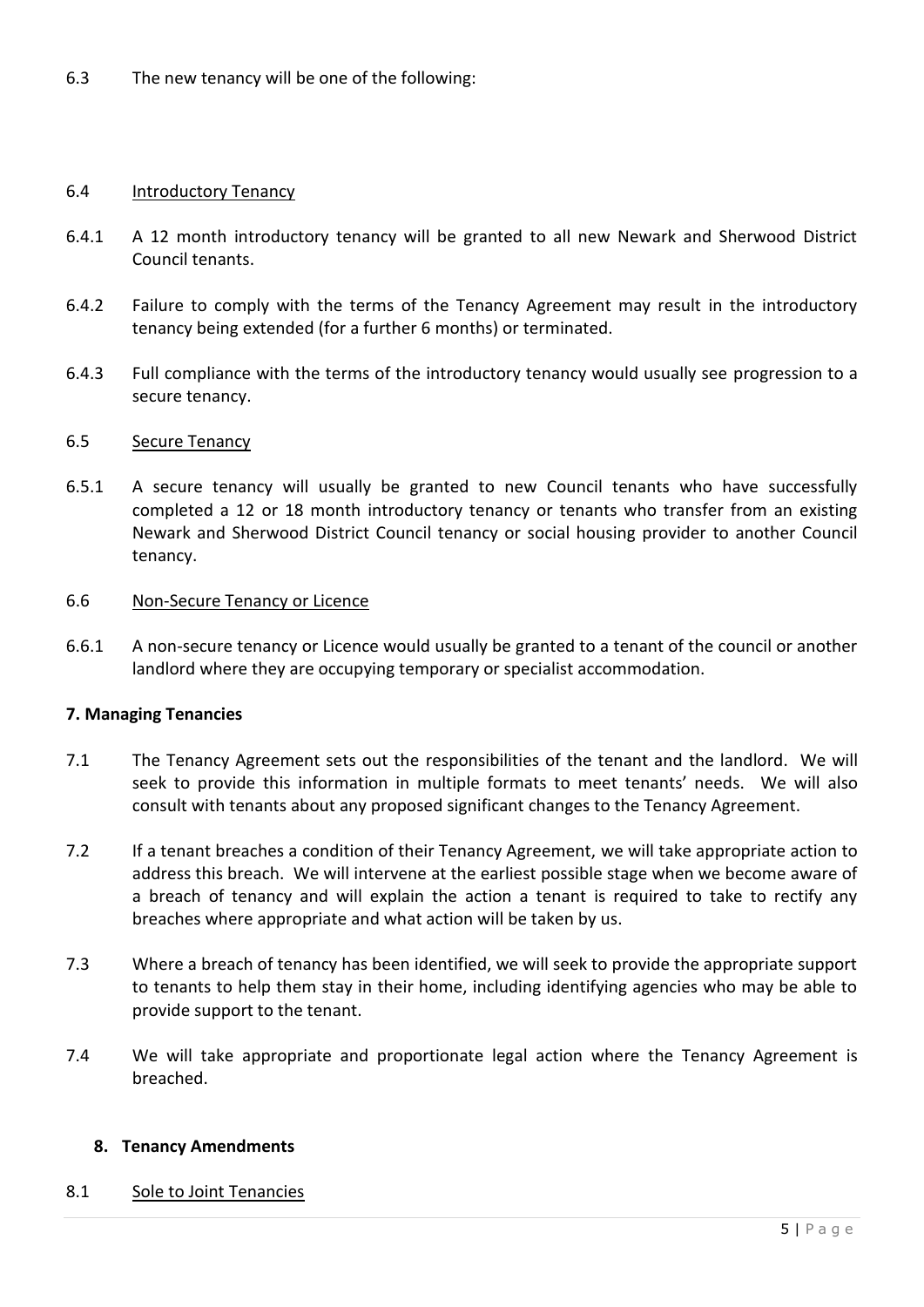- 8.1.1 Sole tenants with either an introductory or secure tenancy may request to have a joint Tenancy Agreement meaning they would share their tenancy with another person. Joint tenancies will usually be created between:
	- i. spouses or people living together as husband and wife;
	- ii. civil partnerships;
	- iii. siblings.
- 8.1.2 The same conditions apply to joint tenancies as sole tenancies.
- 8.1.3 Joint tenants are jointly and severally liable with regard to adhering to the terms and conditions of the tenancy. If one of the joint tenant breaches the tenancy it affects the tenancy in its entirety.
- 8.1.4 If the joint tenancy breaks down and there are any outstanding rent arrears then both tenants are equally liable for payment until the full arrears are cleared. We expect both tenants to pay an equal share of the debt but if either tenant fails to make payments the other tenant is liable for the full arrears.
- 8.1.4 If the sole tenant is in breach of any of the conditions of their current tenancy, then an application to create a joint tenancy may be refused.
- 8.2 Mutual Exchange
- 8.2.1 Existing secure and assured tenants may wish to enter into a mutual exchange with other Council tenants or tenants of other social housing providers. We recognise that mutual exchange is a useful way of satisfying housing needs and aspirations which cannot be met in other ways.
- 8.2.2 Tenants must obtain consent from us before carrying out a mutual exchange and we may attach conditions to consent for mutual exchange such as clearing rent arrears.
- 8.2.3 The circumstances under which we may withhold consent are outlined in Section 3 of the 1985 Housing Act and are detailed below:
	- i. There is a Possession Order on the property.
	- ii. A Notice of Seeking Possession has been served.
	- iii. The tenant or any member of the household has behaved in an anti-social way and actions including possession proceedings, injunctions, anti-social behaviour orders or a demotion order against them are in place or are being sought.
	- iv. The property is bigger than is needed by the family wishing to move into it.
	- v. The property is not big enough for the family wishing to move into it.
	- vi. The property is tied accommodation.
	- vii. The landlord is a charity and the proposed new tenants moving into the property would conflict with the objectives of the charity.
	- viii. The property has special features that make it suitable for occupation by a physically disabled person who needs it and if the exchange took place there would no longer be such a person living in the property.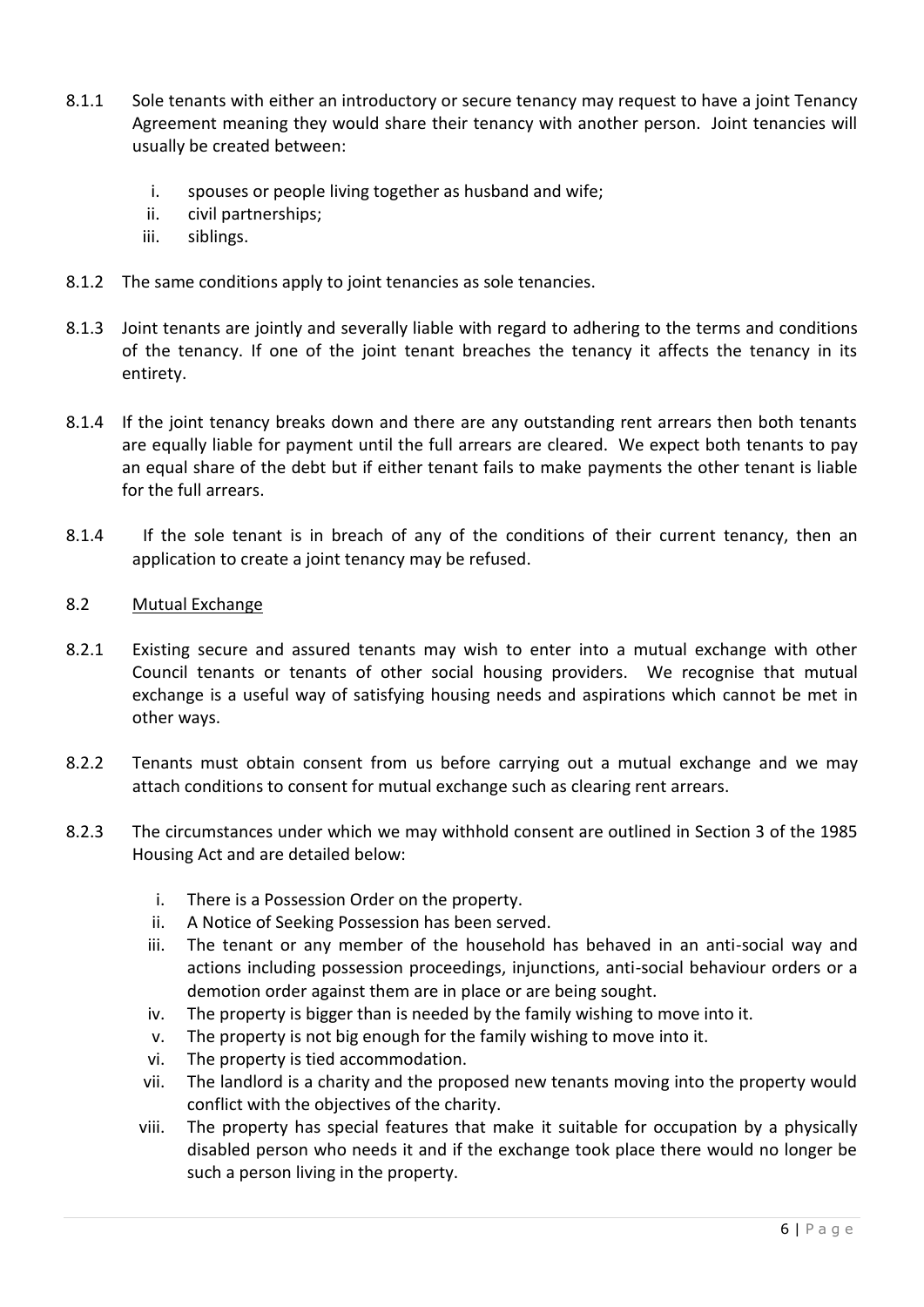- ix. The landlord is a Housing Association or Housing Trust that lets properties to particularly vulnerable people and if the exchange took place there would no longer be such a person living in the property.
- x. The property is supported housing for people with special needs and if the exchange took place there would no longer be such a person living in the property.
- xi. The property is the subject of a management agreement where the manager is a Housing Association and there are specific arrangements in place with which the proposed new tenant is not willing to participate.

## **9 Succession**

- 9.1 We operate in line with Section 87 of the Housing Act 1985 (as amended by Section 160 of the Localism Act 2011) which provides for one statutory succession to a surviving spouse or civil partner. This right of succession applies to Council tenants holding an introductory or secure tenancy. In certain circumstances we may grant a new tenancy to close family members or carers (as long as they can fulfil the requirements in 9.2) after the death of the tenant. In some cases the family member may be required to move to a property more suited to their needs i.e. a smaller property.
- 9.2 Rights of succession will only be considered where the individual requesting to succeed the tenancy can demonstrate residence at the address both at the time of the tenant's death and the immediate 12 months prior to the tenant's death
- 9.3 The Localism Act 2011 makes the following amendments to the rules on succession. These are only applicable to new tenants from 1 April 2012.

### 9.4 Section 160

9.4.1 Section 160 removes the statutory right of those other than spouses and civil partners to succeed to a secure tenancy. However Section 160 also provides discretion for landlords to grant succession rights in addition to the statutory minimum of one succession to a spouse or civil partner.

### **10 Terminating a Tenancy**

### 10.1 By Tenants

- 10.1.1 In accordance with the tenancy agreement we require 28 days' notice to terminate a tenancy during which time the rent will remain payable. The exception to this is non- secure tenancies, where we may accept less.
- 10.1.2 The Council may use discretion in exceptional circumstances to accept less than 28 days but this must be discussed and agreed with an officer of the Council prior to the notice to terminate a tenancy being given
- 10.1.3 Notice to end a tenancy must be provided in writing and where both joint tenants are still resident in the property we would expect both tenants to sign the termination notice. If one joint tenant is no longer residing in the property, it can be terminated by the remaining tenant. If a tenancy is being ended following the death of a tenant then the signature of the estates executor or next of kin will be required to end the tenancy. Where no executor or NOK are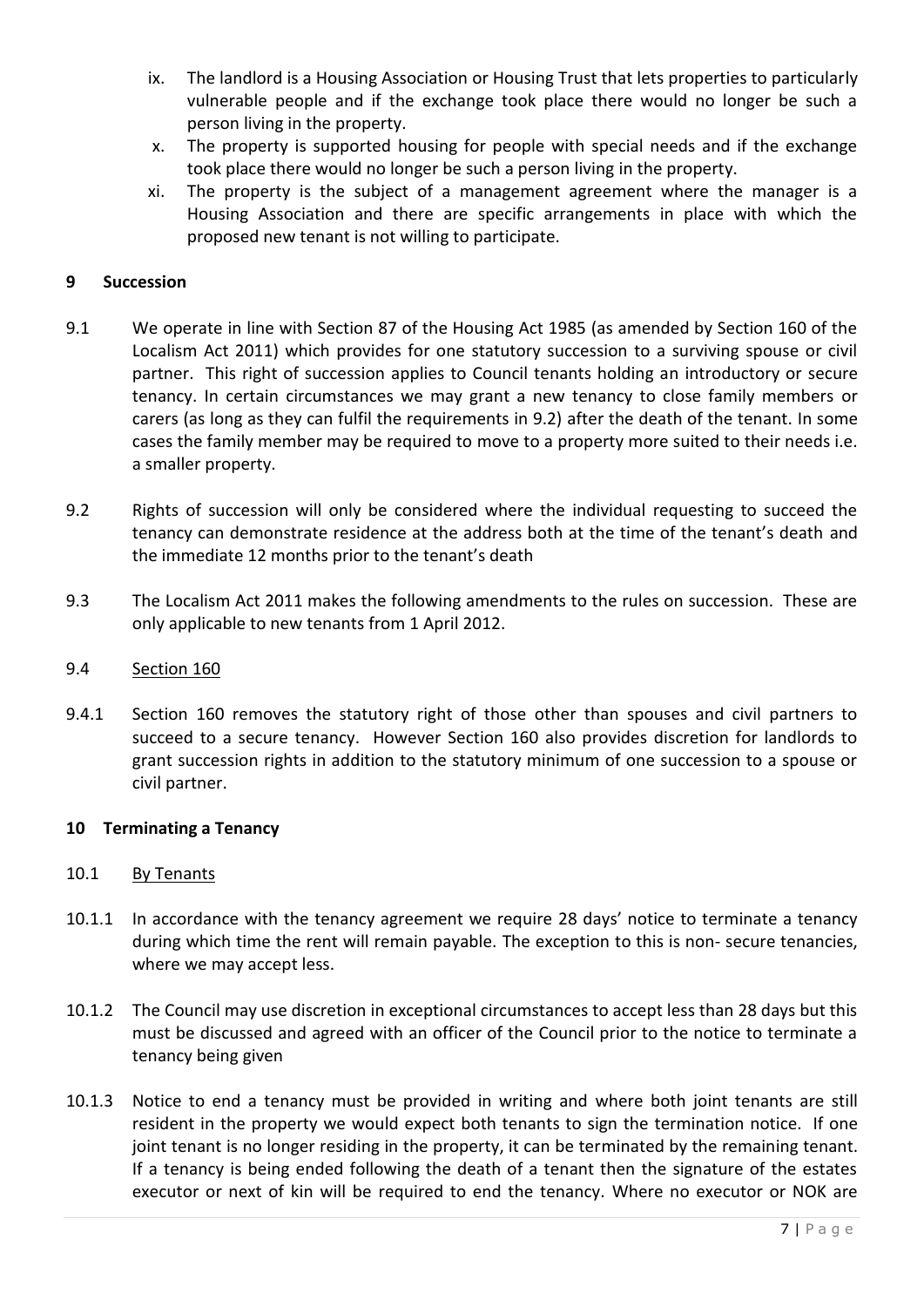available we will serve a Notice to Quit on any known relatives and/or the Public Trustees Office in London

10.1.4 If one party to a joint tenancy requests to stay in the property as a sole tenant, we would expect confirmation from the vacating tenant that they wish to relinquish their right to be a tenant by assigning the tenancy or an appropriate notice must be served by the leaving tenant to determine the joint tenancy. In cases where the tenancy is terminated by a joint tenant we may request the remaining tenant to move into a smaller/more suitable property if appropriate.

### 10.2 By Newark and Sherwood District Council

- 10.2.1 We may take steps to end a tenancy where there have been serious and/or persistent breaches of a tenancy, including the accumulation of rent arrears or where the tenant is no longer using the property as their only and principal home. Where this is the case the appropriate steps will be undertaken in line with the Tenancy Agreement to seek possession of the property.
- 10.2.2 Where a tenancy breach involves anti-social behaviour and the behaviour has been proven in court we will seek mandatory possession of the property; this ground is legislatively referred to as the 'absolute ground for possession for ASB'
- 10.2.3 The Council will consider the tenant's (and anyone residing with them) circumstances before determining whether it is appropriate to utilise the mandatory grounds for possession. The council will comply with the requirements of the Pre Action protocols set by the Civil Procedure Rules

### 10.3 Ending an Introductory Tenancy

- 10.3.1 In the event that we decide to extend or terminate an introductory tenancy, we will serve an appropriate notice to the tenant setting out the reasons for that decision. An introductory tenant has the right to apply for a review and appeal against this decision to extend or terminate their introductory tenancy.
- 10.3.2 All reviews will be carried out by an officer who has had no involvement in the original decision to serve the Notice.
- 10.3.3 If the decision to end the introductory tenancy is upheld, we may apply to court for an order to seek possession of the property.
- 10.3.4 If the decision to extend the introductory tenancy is upheld, we will extend the tenancy for a period of 6 months.

### **11 Tenancy Fraud**

- 11.1 Tenancy fraud refers to a situation where a tenant has breached certain terms in the Tenancy Agreement by:
	- i. Not using the property as the 'sole or principal home' but is advising they occupy the property i.e. subletting the property.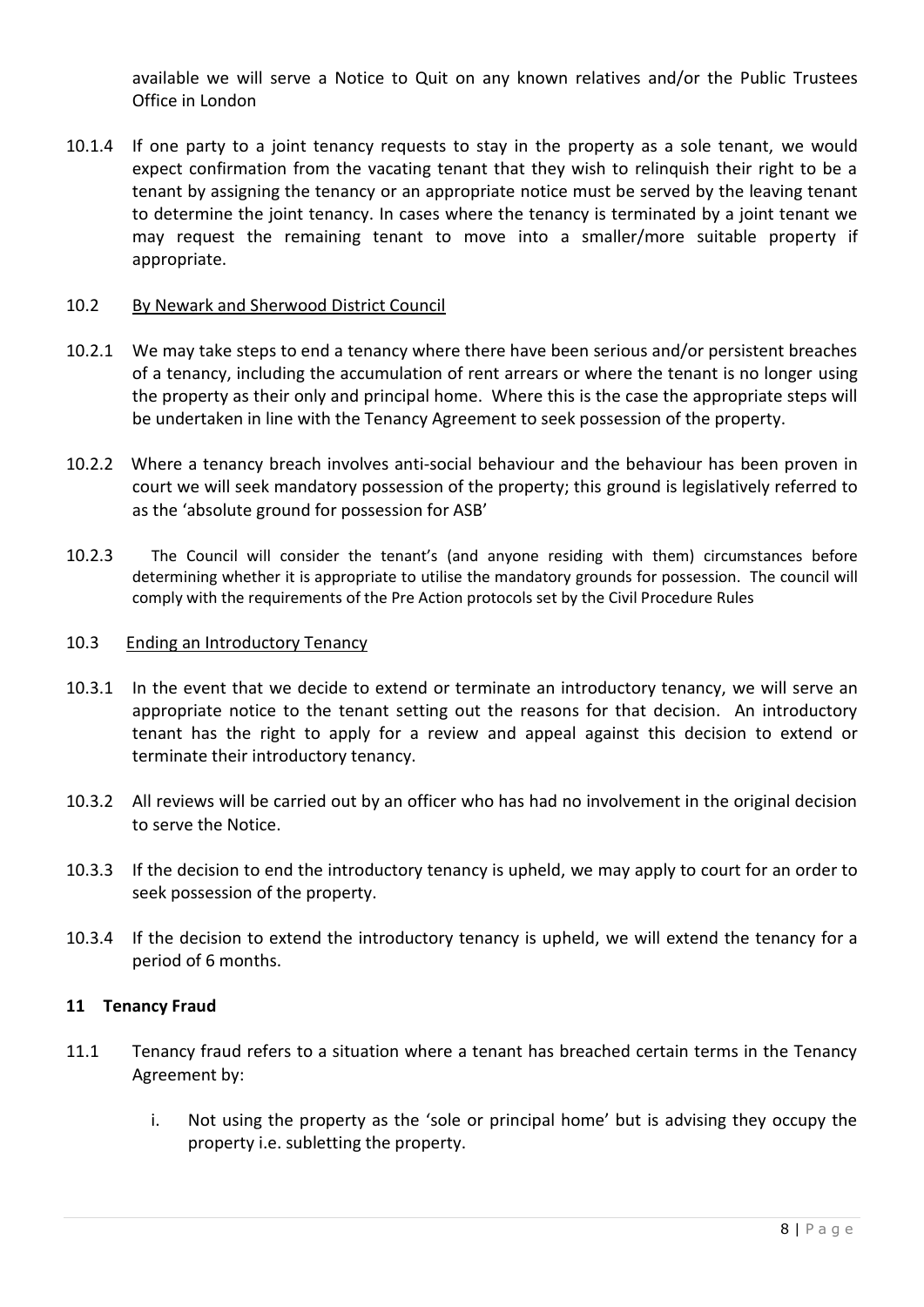- ii. Attempting to obtain a property using false statements, for example falsely claiming to be homeless or using a forged passport or claiming to be someone else in order to access social housing.
- 11.2 We will proactively seek to prevent or stop tenancy fraud. This will include:
	- i. Photographing new tenants at sign up and retrospectively through tenancy visits for existing tenants.
	- ii. Requiring and checking signatures and means of electronic identification.
	- iii. Exercises to change communal entry door system key fobs to identify unauthorised occupiers.
	- iv. Use of Credit Reference Agency checks at the application stage to detect suspect subletting.
	- v. Data sharing agreements with the Council and other registered providers.
- 11.3 Where such a breach of the Tenancy Agreement relating to tenancy fraud occurs we will take action to gain possession of the property and/or prosecute.

### **12 Privacy Statement**

- 12.1 All information provided will be treated in compliance with the Data Protection Act 2018. We are legally able to process your personal data:
	- i. when you have freely and explicitly provided your consent to this processing or
	- ii. when we have a statutory duty to collect and process this information to provide the required service or undertake a statutory function
	- iii. When your personal data forms part of a contract between you and the council
- 12.2 We will keep your information for the minimum time necessary as detailed in the Council's retention schedule
- 12.3 We may wish to share the information you supply with local or national Government Departments and other organisations. If you do not wish us to share your information, you should decline to provide the personal information requested. We will only share your information with other organisations if we are required to by law. We will not use your information for marketing purposes without your consent.
- 12.4 Your personal data will be stored securely and appropriate safeguards will be put in place for handling sensitive and special category information such as medical information
- 12.5 There are a number of rights that you may exercise depending on the legal basis for processing your personal data. In most cases, these rights are not absolute and there may be compelling or overriding legal reasons why we cannot meet these rights in full. This will be explained to you in more detail should you contact us for any of the reasons detailed below:
	- i. request a copy of the personal information the council holds about you
	- ii. to have any inaccuracies corrected
	- iii. to have your personal data erased
	- iv. to place a restriction on the council's processing of your data
	- v. to object to processing and